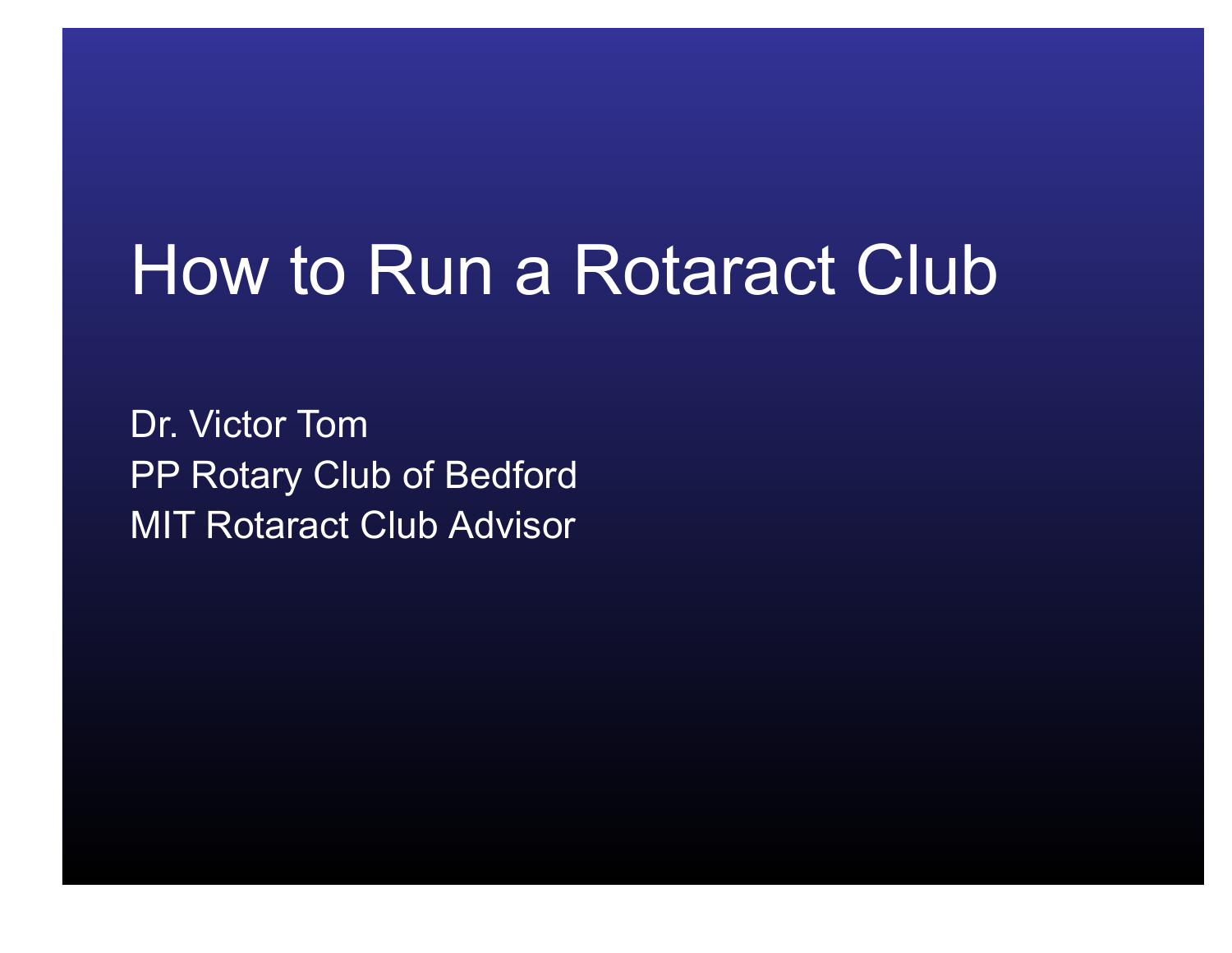### Selected Topics for Running a Rotaract Club

- Holding meetings
- Service Projects
- University/Community Engagement
- Rotary Engagement
- Presidential Citation Criteria
	- **Mandatory Activities** 
		- Additional Activities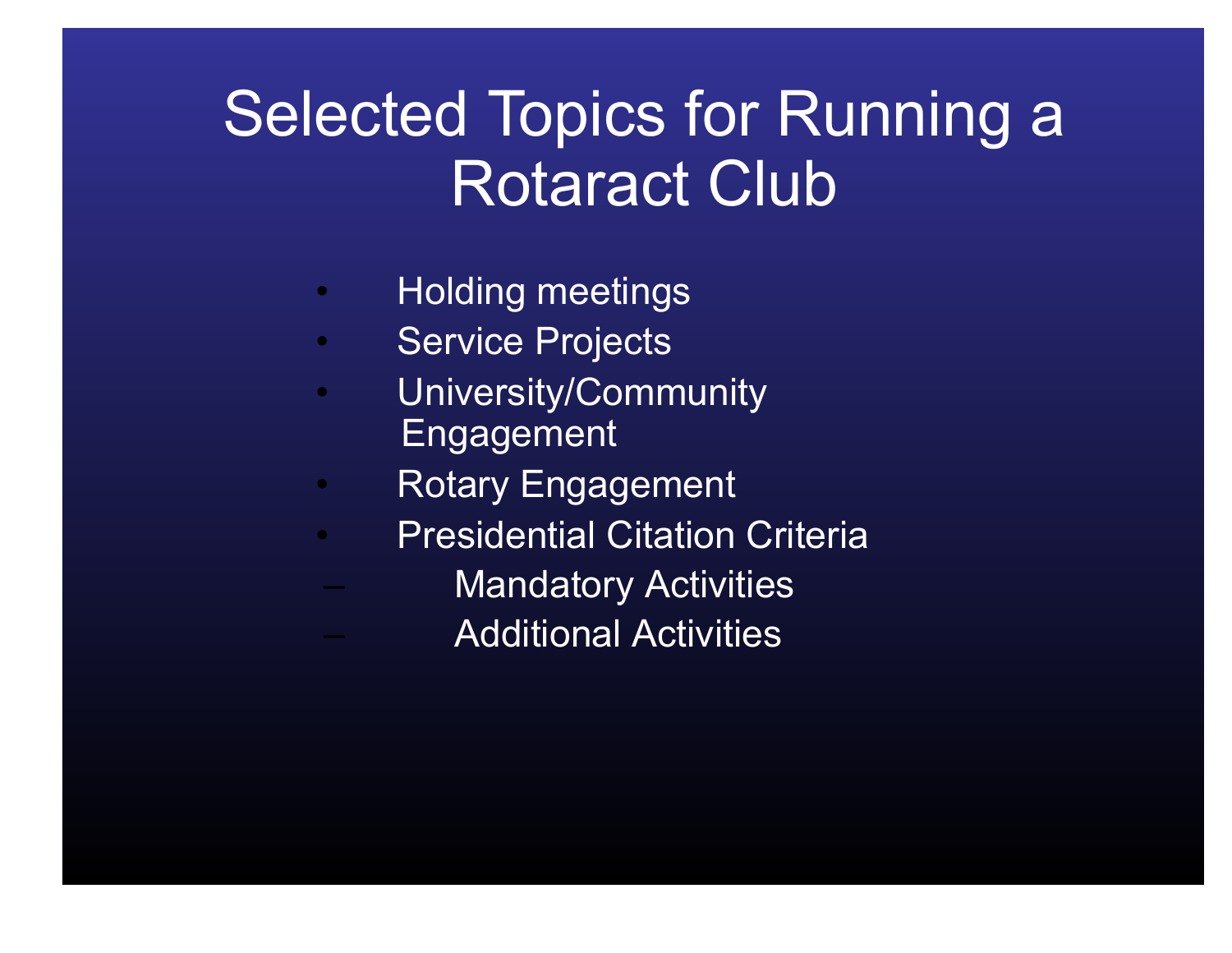## Engaging Meetings

- Twice a month meetings on a regular posted schedule
- Meetings should include
	- **Socialization**
	- Club business
- **Example Sensical**<br>External design resentation<br>Loading Reading Reading Reading film
	- Keep them fun
- Sponsor Club can be a source of program ideas
	- Send out bi-monthly meeting newsletter to keep members informed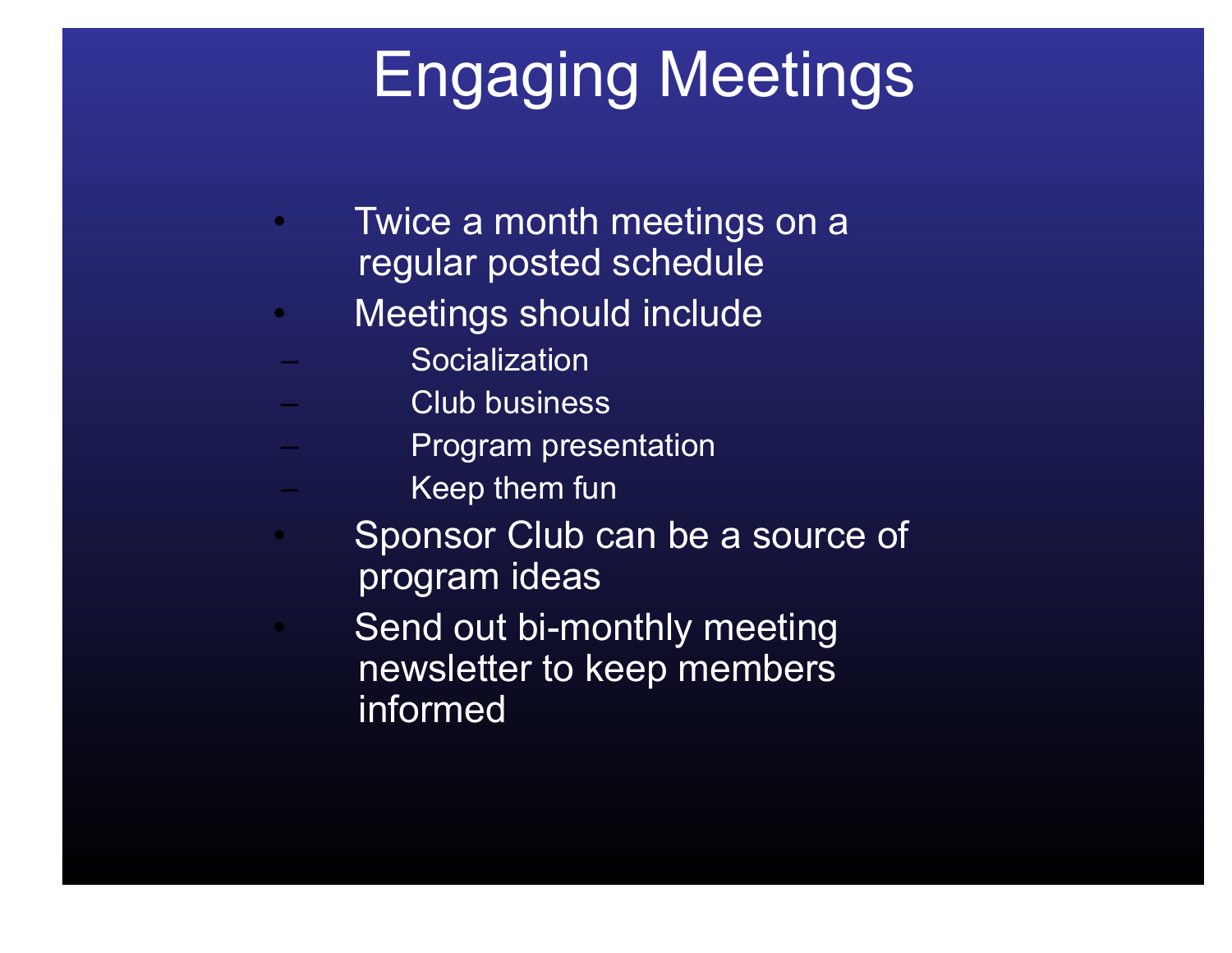### Implementing Service Projects

- Identify service needs; local or international
- Develop project plan
- Identify funding
- The sponsor club as well as other clubs can provide assistance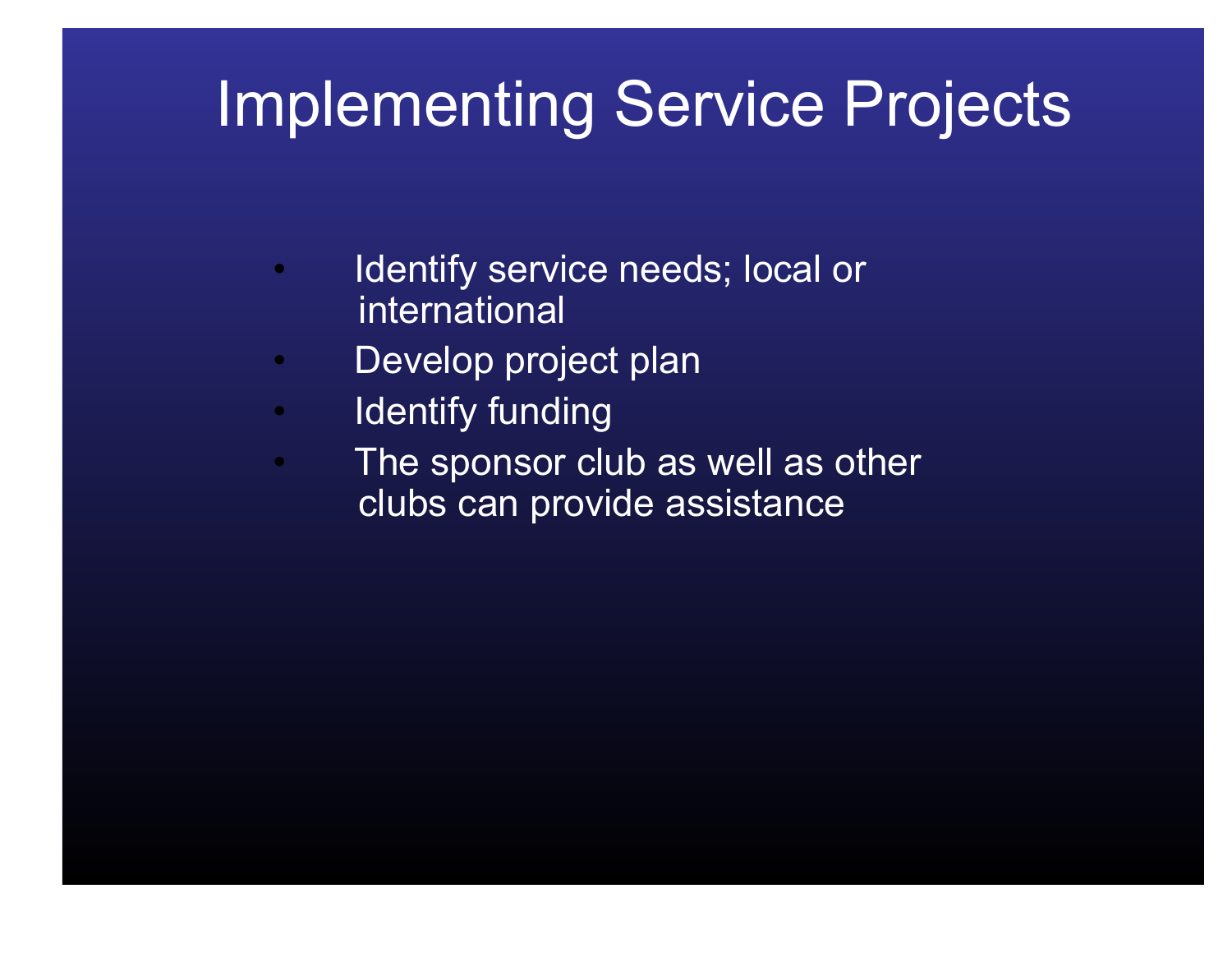### University/Community Engagement

- Universities can be a great source of:
	- Program ideas
- Europect ideas<br>Europect ideas<br>Europect ideas
	- Club members
- Can partner with other organizations
	- Engineers Without Borders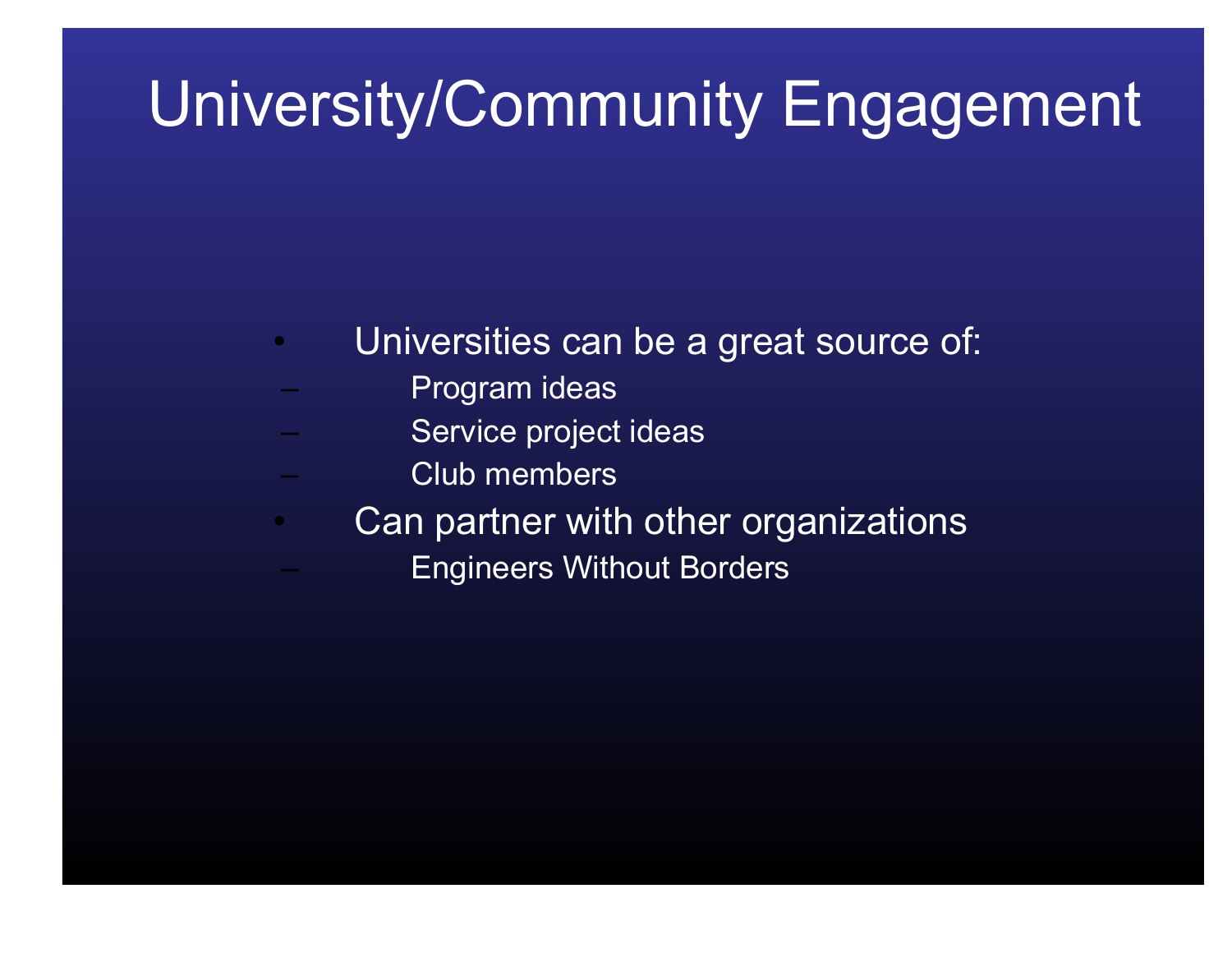### Rotary Engagement

- Rotary advisor can help connect Rotaract Club young adults to a global network of:
	- **Friendship**
	- **Engagement** 
		- **Action**

#### *Worldwide Rotary, Rotaract & Interact Clubs*